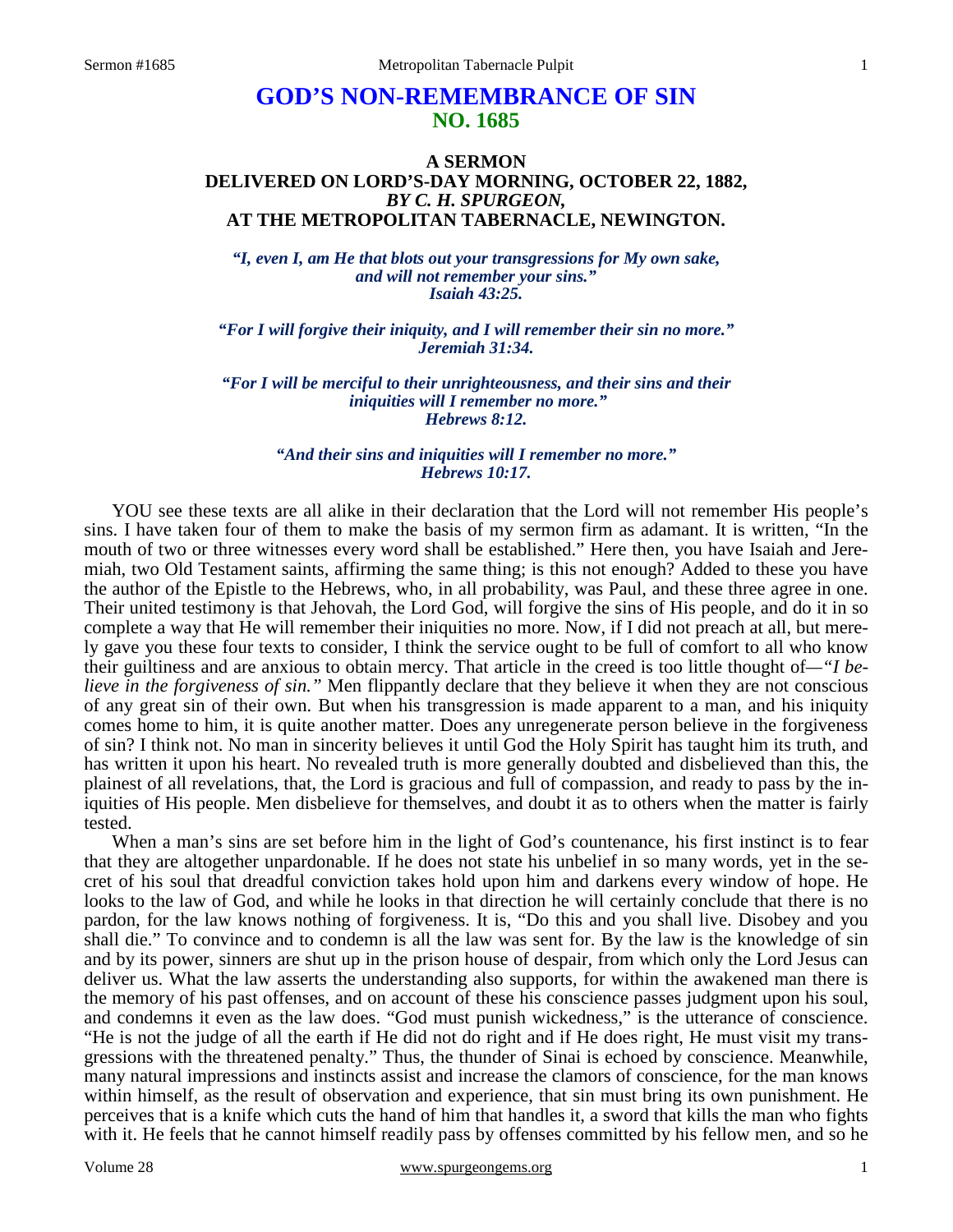concludes that the Lord cannot willingly forgive. That part of the hardness of his heart goes to deepen the conviction that God will not pass by his transgression, and he is therefore terribly dismayed and hopeless of mercy. Meanwhile the devil comes in with all the horrors of the infernal pit, and threatens speedy destruction. That same evil spirit who once pictured sin in glowing colors, and set before the sinner the pleasureableness of unrighteousness, now comes in and turns accuser, forestalls the final sentence, and hardens the man's heart by the assurance that there is no hope. Bunyan very aptly pictures Diabolus when he was attacking the town of Mansoul, as making Captain Past-Hope unfurl the red colors which were carried by Mr. Despair, and he also speaks of the roaring of the tyrant's drum, which sounded forth terribly, especially by night, so that the men of Mansoul had always in their ears, the sound of "Hell-fire, Hell-fire!" and all this to keep them from submitting to their gracious prince. Thus, for once, the devil craftily cooperates with the law of God and with conscience, these would drive men to self-despair, but Satan would go further, and compel them to despair as touching the Lord Himself, so as to believe that pardon for transgression is quite impossible. The convinced sinner is able to believe that mercy may be shown to others, but as for himself, he signs his own death warrant, and labors under the full persuasion that the acts of God's mercy can never extend *to him*. No stocks can hold a man as fast as his own guilty fears. The hangman's whip never tortured men as cruelly as does an awakened conscience.

 With the desponding I shall try to deal at this time, and may the Holy Spirit, the Comforter, help me to console them.

**I.** Our first theme is this—THERE IS FORGIVENESS. Our four texts all teach us that doctrine with great distinctness. Is not that a sublime assurance, "I, even I, am He that blots out your transgressions for My own sake, and will not remember your sins"? Does not Paul put it sweetly as from God's own mouth, "Their sins and iniquities will I remember no more"? Remember how the Psalmist, in the one hundred and thirtieth psalm makes this a special note of thanksgiving, "There is forgiveness with You that You may be feared." Let us adore the Lord because He delights in mercy.

 For a minute or two let me try to prove—may it be to your satisfaction, O you despairing ones—that there is forgiveness.

 This appears, first, in *the treatment of sinners by God,* inasmuch as He spares their forfeited lives. When our first parents had transgressed they came at once under desert of penalty. The Lord visited the garden and convinced the offenders of their transgression, but instead of then and there pronouncing their doom, and casting them forever away from His presence, He talked to them of a certain seed of the woman that should bruise the serpent's head. The curse which must fall fell obliquely, descending first upon the soil, and secondarily upon the man; first upon the serpent, and more gently on the woman, whose very pain and travail were to bring forth deliverance for the race and vengeance on the enemy. The man and the woman each had a separate sentence in labor and in childbirth, but oh, how mild were these sentences compared with what they might have been. How joyful is the fact that over all, there was the sparing hand of God letting them live, and His cheering voice promising them ultimate deliverance. Would the Lord thus have spared them if He had not meant to show mercy? Would He not have crushed a sinful race even in its egg, and have blotted out forever those of whom not long after it repented Him that He had made them upon the earth? Assuredly the Lord meant pardon when He tarried to inquire, "Adam, where are you?" In the morning of human history the Lord's long-suffering displayed itself and gave promise of larger grace. The same is true of you and of me. If God had no pardons would He not long ago have cut us down as cumberers of the ground? We sinned early in life, perhaps we sinned grossly in our youthful days, doing evil with great wantonness and willfulness, according to the obstinacy of our hearts. Why did He not then say, "I will take these away, they will only go from bad to worse, and they will infect others with their vices. Therefore will I root them out lest they become injurious to those about them and a curse to future generations"? But no, even yonder blasphemer was not smitten to death when he imprecated damnation upon himself. Yon Sabbath-breaker was not cut down when he made the Lord's holy day to be an opportunity for wickedness. He that lied was not made a dreadful example of judgment like Ananias and Sapphira. He that stood out to oppose God was not swallowed up quickly like Korah, Dathan and Abiram. No, all these have been spared, spared to this day, and to what end, do you think? Surely, the long-suffering of God is repentance, and repentance is mercy. God waits long because He wills not the death of any but that they turn to Him and live.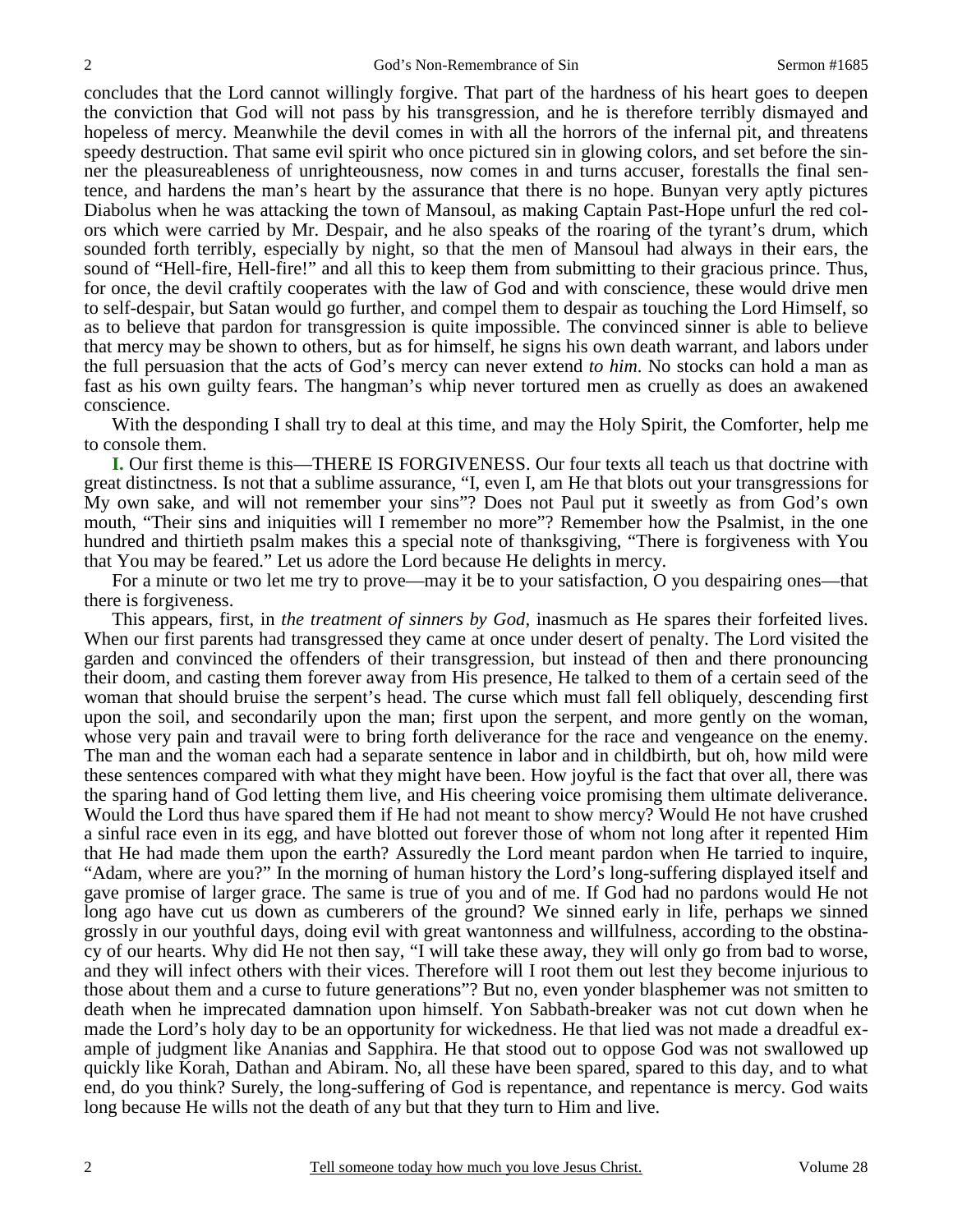In the second place, why did God institute *the ceremonial law* if there were no ways of pardoning transgression? Why the bullocks and the lambs offered in sacrifice? Why the shedding of blood if God did not intend to blot out sin? Why the burnt offerings in which God accepted man's gift, if man could not be accepted? Assuredly He could not be accepted if regarded as guilty. Why the peace offering in which God feasted with the offerer and the two united in feeding upon the one sacrifice? How could this be unless God intended to forgive and enter into fellowship with men? I confess I cannot understand the institution of the priesthood and sacrifice unless mercy was intended thereby. Again, why was there a tabernacle for God to dwell with His people if He would not forgive their iniquities? How could He dwell with unforgiven men? Why was there a mercy seat? Why was there a high priest ordained from among men who should enter into the holy place, and make a typical atonement? Does not a type imply the existence of that which is typified? Why the scapegoat to take away sin in symbol, if sin cannot be taken away in reality? Why the burning of the offering outside the gate in order that sin might be put away from God's people, if it could not be put away? Certainly, the evident design of the whole Mosaic economy was to reveal to man the existence of mercy in the heart of God, and the effectual operation of that mercy in washing away sin.

 Further than this, dear friends, if there were no forgiveness of sin why has the Lord given to sinful men *exhortations to repent?* Why does the Lord say, "Turn you to your God: keep mercy and judgment and wait upon the God continually"? Why does He say to men, "O Israel, return unto the Lord your God; for you have fallen by your iniquity. Take with you words, and turn to the Lord: say unto Him, Take away all iniquity and receive us graciously: so will we render the calves of our lips"? Why does He cry, "Therefore also now, says the Lord, turn you even to Me with all your heart, and with fasting, and with weeping, and with mourning: and rend your heart, and not your garments, and turn unto the Lord your God"? Is it not because it can be added, "for He is gracious and merciful, slow to anger, and of great kindness, and repents Him of the evil"? Is it not true, even as Elihu said, "He looks upon men, and if any say, I have sinned, and perverted that which was right, and it profited me not; He will deliver his soul from going into the pit, and his life shall see the light"? If sin could not be pardoned why under the gospel are we bid to urge men to repent of sin, to confess their sins, and to forsake them? Might not the Lord have said, "Let them alone: it is of no use their repenting: no mercy is in reserve for them, therefore let them continue in their iniquity till their own ways destroy them"? Even John the Baptist's cry of "Repent, Repent!" is a note of hope to transgressors. The times of their ignorance God has winked at, but now under gospel rule, He commands all men everywhere to repent, because repentance has the promise of the blotting out of sin.

 If you will think of it you will see that there must be pardon in the hands of God, or why *the institution of religious worship* among us to this day? Why are we allowed to pray in secret if we cannot be forgiven? What is the value of prayer at all if that first and most vital favor of forgiven sin is utterly beyond our reach? Why are we allowed to sing the praises of God? Why has the Holy Spirit given us the Book of Psalms? Why are we bidden to use psalms and hymns and spiritual songs? God cannot accept the praises of unforgiven men; worshippers must be clean before they draw near to His altar with their incense. If, then, I am taught to sing and give thanks to God, it must be because "His mercy endures forever." Does God expect the condemned to praise Him? Will He shut us up in the prison for certain death and yet expect us to chant hallelujahs to His praise? It cannot be so. The very ordaining of prayer and praise indicates a design of mercy to the sons of men.

 Why dear friends, are there two special ordinances of God's house if in that house there is no remission of sin? Why the baptism of believers? It signifies our death in Christ to sin, but how so if we cannot be dead to sin? It signifies typically the washing away of sin. But to what end, and to what use, except of delusion, if there is no washing away of sin by God's abounding grace? What does the Lord's Supper mean that eating of bread with God and drinking of the cup in familiar fellowship with Him? Why that showing forth the death of Christ until He comes, if in that death there is no virtue, and if God cannot deal with men on terms of love? Surely the ordinances of the Lord's house are full of invitation to such as bemoan their transgressions and are willing to come to Jesus for pardon and renewal. The very existence of a church, of a gospel ministry, and the toleration of divine worship are promises and prophecies of the forgiveness of sins.

 What assurance of pardon lies in the ordaining, sealing, and ratifying of *the covenant of grace?* The first covenant left us under condemnation, but one main design of the new covenant is to bring us into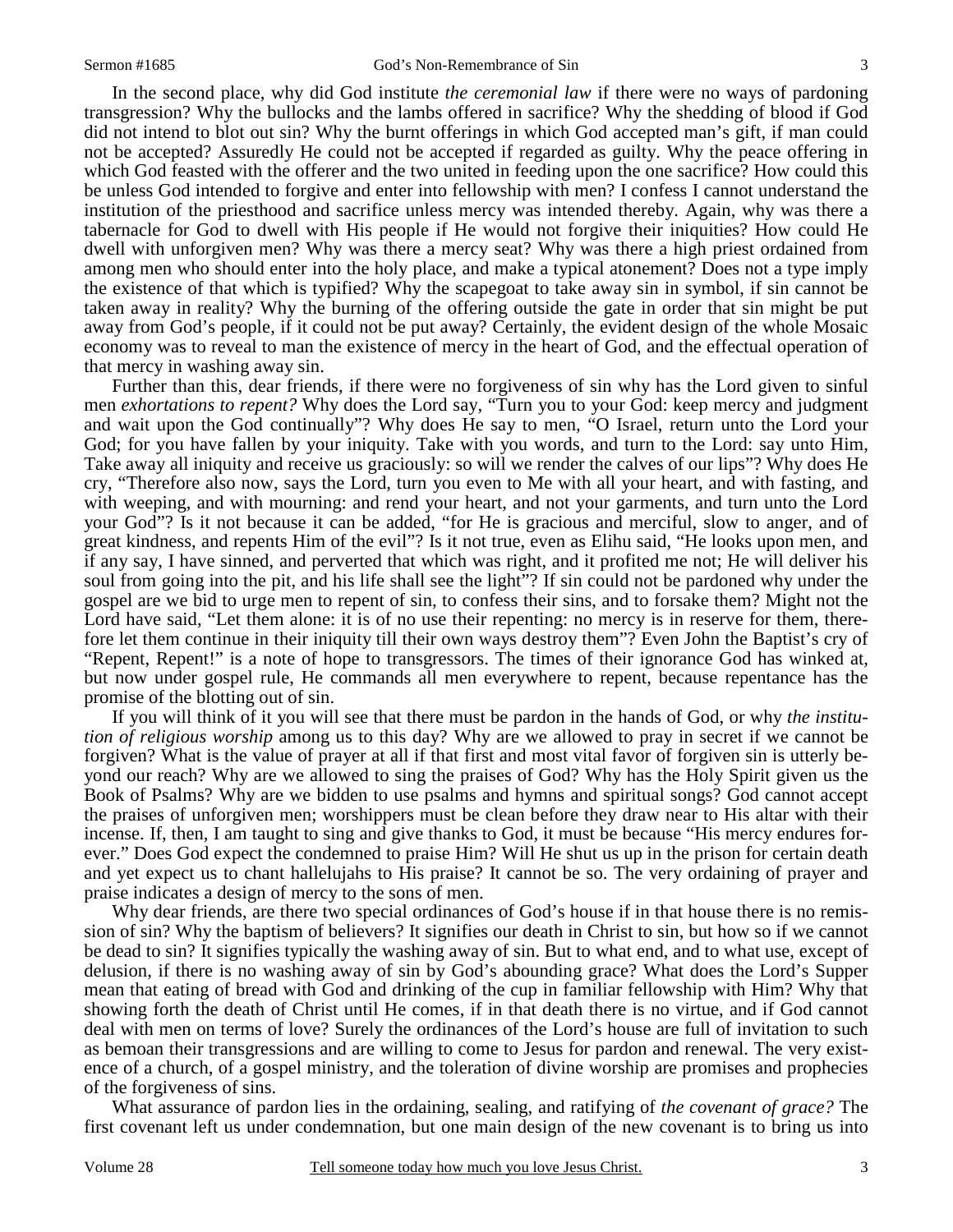justification. Why a new covenant at all if our unrighteousness can never be removed? Is not this the tenor of the covenant as stated in our second text? Let the Holy Spirit Himself be a witness unto us as we read in the Epistle to the Hebrews, "This is the covenant that I will make with them after those days, says the Lord, I will put My laws into their hearts, and in their minds will I write them; and their sins and their iniquities will I remember no more." What do you say to this, O despairing one? Will you dream that God can lie and even make a covenant merely to mock poor sinners with a groundless hope? Oh, think not so, for there is forgiveness.

 Furthermore, my brethren, why did Christ institute *the Christian ministry,* and send forth His servants *to proclaim His gospel?* For what is the gospel but a declaration that Christ is exalted on high to give repentance unto Israel and remission of sins? Is not its great promise this—that God will put away our transgressions upon our believing in Jesus Christ, our Great Sacrifice? "I believe in the forgiveness of sins," for if it were not so then has the cross become nullity, and the death of the Only-begotten a hideous mistake. To what end those bleeding wounds? To what end that thorn-crowned head? To what end that cry, *"Eloi, Eloi, lama Sabachthani"?* To what end is that shout of "It is finished"? The cross is the grandest of realities, and the core of its meaning is the removal of sin by Him who bore our sins in His own body on the tree. Assuredly there is a fountain opened for sin and for uncleanness, heavy-laden soul, that fountain is opened for you. Now, once in the history of the world has the Son of God appeared to put away sin by the sacrifice of Himself, poor guilty one, if you believe, your guilt was put away by His atoning death.

 Why are we so earnestly commanded to preach this gospel to every creature, if the creature hearing it and believing it, must, nevertheless, still lie under his sin? Our Lord Jesus has commanded that repentance and remission of sins should be preached in His name among all nations, beginning at Jerusalem, why is this, if there is no remission of sins? The genuine love of God is manifested in His desire that to the utmost ends of the earth it should be proclaimed that, "The blood of Jesus Christ His Son cleanses us from all sin." "All manner of sin and blasphemy shall be forgiven unto men."—

> *"Waft, waft you winds, the story, And you, you waters, roll, Till like a sea of glory It spreads from pole to pole!"*

There is forgiveness. Through the name of Jesus whoever believes in Him shall receive remission of sins. "Through this man is preached unto you the forgiveness of sins." "He that believes in Him is justified from all things from which he could not be justified by the law of Moses." Paul says, "God, for Christ's sake, has forgiven you," and it is even so.

 Now, you do not need any more arguments, but if you did I would venture to offer this. Why are we *taught in that blessed model of prayer* which our Savior has left us, to say, "Forgive us our debts as we forgive our debtors," or, "Forgive us our trespasses as we forgive them that trespass against us"? It is evident that God means us to give a real, true, and hearty absolution to all who have offended us. He does not intend that we should play at forgiveness, but should really and from our hearts most freely and sincerely forgive all those who have done evil towards us in any way. Yes, but then He has linked with that forgiveness our prayer for mercy, teaching us to ask that He would forgive us as we forgive them. If, then, our forgiveness is real, so is His; if ours is sincere, so is His; if ours is complete, so is His; only much more so, inasmuch as the great God of all is so much more gracious than we poor, fallen creatures ever can be. A star of hope shines upon the sinner in the Lord's Prayer in that particular petition, for it seems to say, "There is a real, true and hearty forgiveness of God toward you, even as there is in your heart a real, true and hearty forgiveness of those who offend you." Mind you do really and heartily forgive others, for your own pardon is to be measured thereby. See well to this.

 The best of all arguments is this; *God has actually forgiven multitudes of sinners*. We have read in Holy Scripture of men who walked with God and had this testimony, that they pleased God. But they could not have pleased God if their sins still provoked Him to wrath, therefore He must have put their sins away. Those saints of the Old Testament who were evidently divinely favored, with whom God held sweet communion, to whom He gave marvelous power in prayer, in whom He showed the majesty of faith—all those must have been forgiven men, for the Lord could not have walked with them, dwelt in them, worked by them, and displayed His glory in them, if He had not forgiven them. But I need not talk of past ages. There are many sitting among you this day who if you will ask them will tell you that they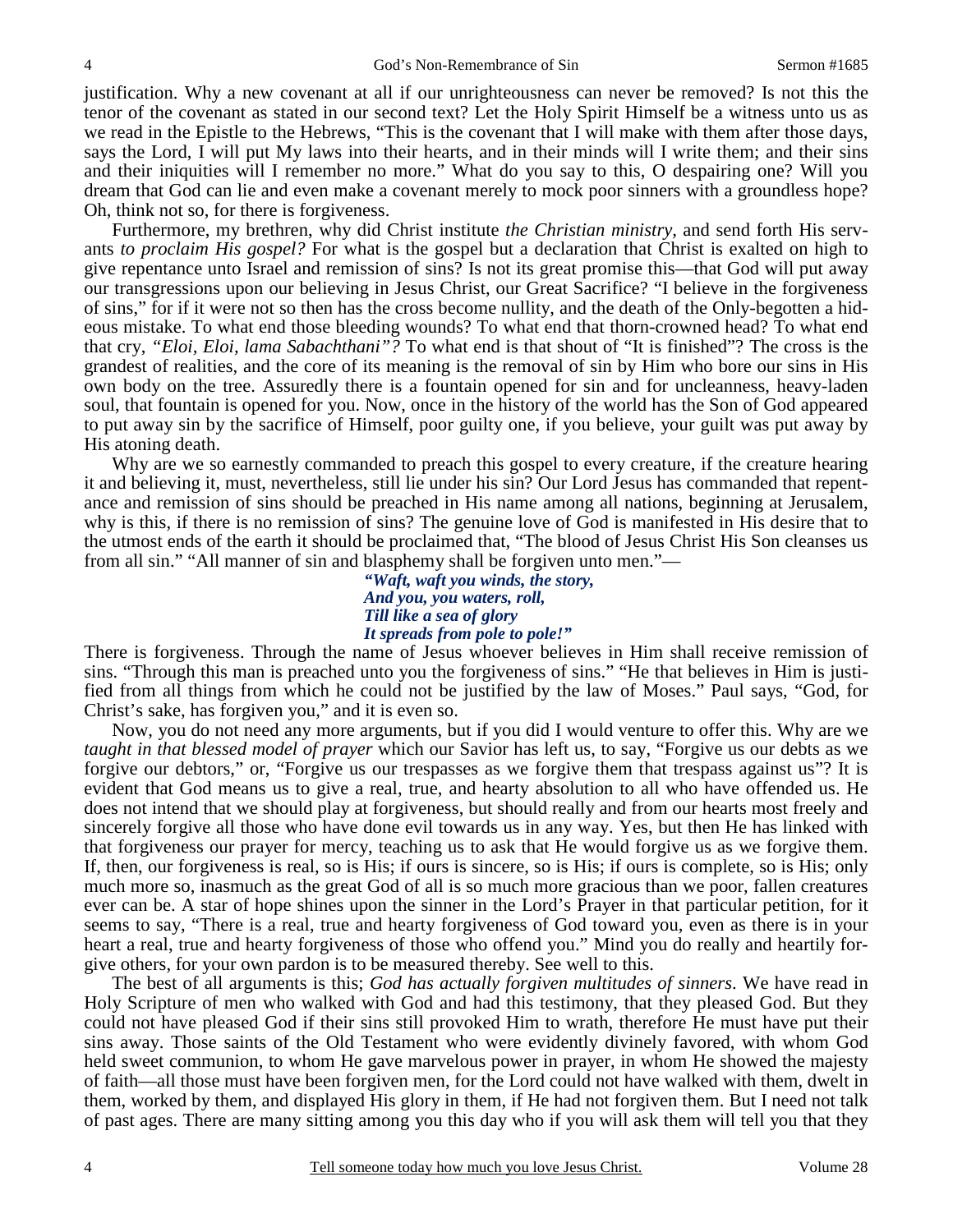enjoy a clear sense of forgiven sin. They remember well that happy day when Jesus washed their sins away. And their state of peace, of joyful privilege, and of expectant hope, is to them intensely delightful, and may be to you an evident testimony that remission of sin is a real experience, and is known among God's people at this day. Sin can still be put away. The spot which seemed indelible can be washed out, till all is white as snow, through the precious blood of Christ. Our texts, all of them declare it, saying with one breath, "I will forgive their iniquity and I will remember their sin no more."

 May God the Holy Spirit make use of these arguments for the comfort of every seeking sinner here and of many more who shall read this discourse.

**II.** Secondly, THIS FORGIVENESS IS TANTAMOUNT TO FORGETTING SIN. This is a wonder to me, a wonder of wonders, that God should say that He will do what in some sense He cannot do—that He should use speech which includes impossibility, and yet that it should be strictly true as He intends it. God's pardon of sin is so complete that He Himself describes it as not remembering our iniquity and transgression. I have said that there is impossibility in it, and so there is, because the Lord cannot in strict accuracy of speech forget anything, forgetfulness is an infirmity, and God has no infirmities. The Lord does not exercise memory as you and I do. We recall the past, but He has no past, all things are present with Him. God sees everything at once by an intuitive perception, the past, the present, the future are before Him at a glance. We may not speak, except after the manner of men, of the Lord God as having memory, and yet how blessed it is that He should Himself use the speech which is current among ourselves, and represent Himself after the manner of a man, and then say, "Their sins and their iniquities will I remember no more forever." He wishes us to know that His pardon is so true and deep that it amounts to an absolute oblivion, a total forgetting of all the wrong-doing of the pardoned ones.

 You know what we do when we exercise memory. To speak popularly, a man lays up a thing in his mind, but when sin is forgiven *it is not laid up in God's mind*. A certain matter has happened, and we remember it, storing it away in our memory. We read that, "Mary kept all these things, and pondered them in her heart." We make a kind of storeroom of our memory, and there things are preserved, like fruits in autumn, stored up to be used by and by. We reckon a man to be fortunate who has a good memory, so that he can lay by things in his brain where he can get at them in time of need. The Lord will not do this with our sins. He will not store them in His archives. He will not give them house-room. The record of our sin shall not be laid up in the divine treasury. We shall not cry with Job, "My transgression is sealed up in a bag, and You sew up my iniquity." As for the ungodly, their sins are written with an iron pen, and the measure of their iniquity is daily filling, till it is poured out upon their own head. Their sins have gone before them to the judgment seat, and are crying aloud for vengeance. As for God's people, their case is otherwise, the Lord imputes not their iniquities to them, and does not treasure them up against a day of wrath. Of course the Lord remembers their evil doings, in the sense that He cannot forget anything, but judicially as a judge, He forgets the transgressions of the pardoned ones. They are not before Him in court, and come not under His official perception.

 In remembering, men also consider and meditate on things, but *the Lord will not think over* the sins of His people. A grievous wrong is apt to engross our thoughts. It often casts its shadow upon the mind, and you cannot get rid of it. I have known persons to brood over an offense as a hen gathers her chickens under her wings. The wrong grows worse as they think it over. They carefully observe the offense from different points of view, and whereas they were indignant at first, they nurse their wrath and make it so warm, that it turns to fury. At first they would have been satisfied with an apology, but when they have brooded over the injustice, it seems so atrocious that they demand vengeance on the offender. The merciful Lord does not do so to those who repent. No, for He says, "Their sins and their iniquities will I remember no more." The Great Father's heart is not brooding over the injuries we have done. His infinite mind is not revolving within itself the tale of our iniquities. Ah, no. If we have fled to Christ for refuge, the Lord remembers our sin no more. The record of our iniquity is taken away, and the judge has no judicial memory of it.

 Sometimes you have almost forgotten a thing, and it is quite gone out of your mind, but an event happens which recalls it so vividly that it seems as if it were perpetrated but yesterday. *God will not recall the sin of the pardoned.* I am blest, thank God, with a splendid memory for forgetting what anybody says or does against me. I forget it, not because I try to do so, but because I cannot help it, and therefore I claim no credit for it. The other day when I was speaking kindly with a person I was reminded by another that this man had done me great injustice years ago. I had no recollection of it, and when it was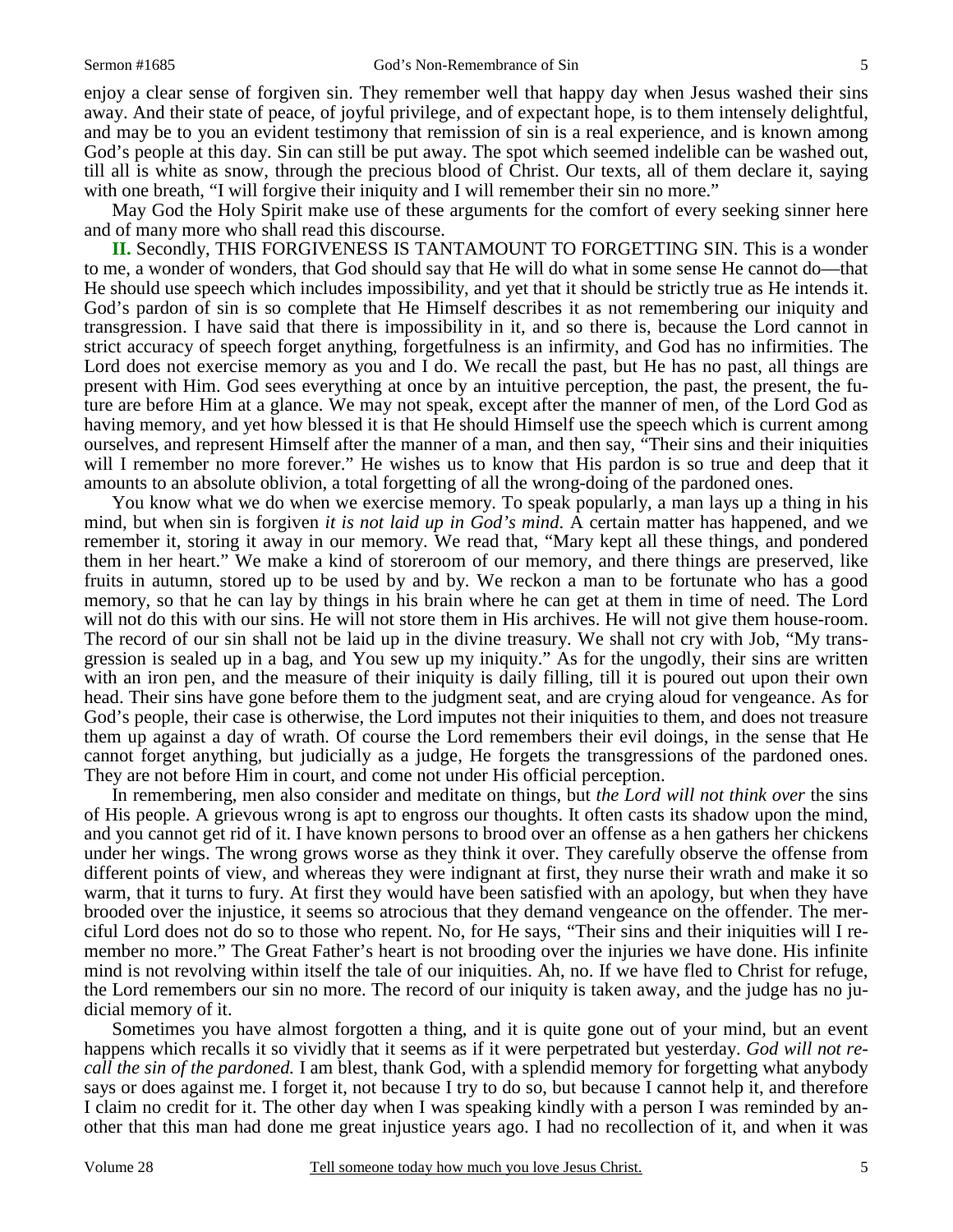brought before my mind I was grateful that I had forgotten it, because I could honestly treat the man as a friend, as indeed he now is. The occurrence was banished from my mind till my memory was refreshed about it. The gracious Lord can never be refreshed in His memory concerning the sins of His people, they are gone past recall. "As far as the east is from the west, so far has He removed our transgressions from us." Neither will there be a dark day when all of a sudden the Lord will say, "I have been treating this man graciously, but now I recollect what He did in former years, and I must change My tone. I recollect that oath he swore, that criminal indulgence into which he fell, that drunkenness, that piece of dishonesty, that awful hypocrisy, and though I have been gentle with him, I must, in justice change My course, and punish him." No! No! This will never be the case with our forgiving Lord. "Their sins and their iniquities will I remember no more." "No more!" Let those words go echoing through the chambers of despair, "NO MORE!" Is there not music in the two syllables? God will never have His memory refreshed. The transgressions of His people are dead and buried with Christ, and they shall never have a resurrection. "I will not remember their sins."

 Furthermore this not remembering means that God will *never seek any further atonement,* the apostle says, "Now where remission of these is, there is no more offering for sin." The one sacrifice of Jesus has made an end of sin. Under the old law they offered an expiatory sacrifice, but they must necessarily offer it again and again. There was remembrance of sins made every year on the Day of Atonement, but now the blessed One has entered once and for all within the veil, and has put away sin forever by the sacrifice of Himself, so that there remains no more sacrifice for sin. The Lord will never demand another victim, nor seek another expiatory offering. The sufferings of Jesus are so all-sufficient that no believer shall be made to suffer penalty for His unrighteousness. Look at that fiction of purgatory which is coming back into the English Church, and is hankered after by certain Dissenters. They are beginning to believe in a modified form of purgatory, and this is a dark sign of the times. Purgatory has always paid the Pope well, it is the fattest province of his dominions, and has furnished his treasury plentifully. But how can God's people go to purgatory? For if they go there at all, they go there for sins which God does not remember, and so He cannot give a reason for sending them there. I have no authentic communication by which to describe purgatory, but by Romish report it is a terrible place. Now, if true believers go there, then God either does remember their sins, which He says He will not do, or else He punishes them for sins which He does not remember. Did you ever hear of a judge sending a man to prison for a crime which the judge did not remember? Does God forgive and forget and yet punish? Do not, I pray you, believe, in any shape or form in a middle state in which sin can be atoned for or the condition of a man altered. When you die you shall either go to heaven or to hell and that straight away, and your state in either case will be fixed, and fixed eternally without the possibility of a change. This doctrine is the cornerstone of Protestantism, and if that is taken away there is a vacuum left in which all the evil doctrines of the papacy will speedily find a nest. Stand you to the truth revealed in Scripture, and to that only. The wicked shall go away unto everlasting punishment, and the righteous unto eternal life. If you are forgiven, God will never remember your sins, so that in no shape or way shall you ever have to make atonement for them.

 Again, when it is said that God forgets our sins it signifies that *He will never punish us for them*. How can He when He has forgotten them? Next, that *He will never upbraid us with them*—"He gives liberally and upbraids not." How can He upbraid us with what He has forgotten? He will not even lay them to our charge. See what Ezekiel says—"All his transgressions that he has committed, they shall not be mentioned unto him." The apostle bravely demanded, "Who shall lay anything to the charge of God's elect?" Shall God do it? It is God that justifies," how then, can He accuse? Shall Christ do it? He is the Judge, but He cannot accuse, for "it is Christ that died, yes, rather that is risen again, who sits at the right hand of God, who also makes intercession for us." Shall Jesus intercede for us and yet accuse us? Shall sweet waters and bitter waters come out of the same fountain? No, that cannot be. The Lord has forgotten our sins, and therefore He can never lay them to our charge.

 Once more, when the Lord says, "I will not remember their sins," what does it mean but this—that *He will not treat us any the less generously* on account of our having been great sinners. You that have been the chief of sinners, He will not put you in the second class of Christians, and treat you with a sort of second-rate love. He will not even remember that you have sinned, but treat you as if you had been perfectly innocent, and were totally clear from all iniquity. He will not remember your faults. Why, look how the Lord takes some of the biggest sinners and uses them for His glory. Is not this a proof that He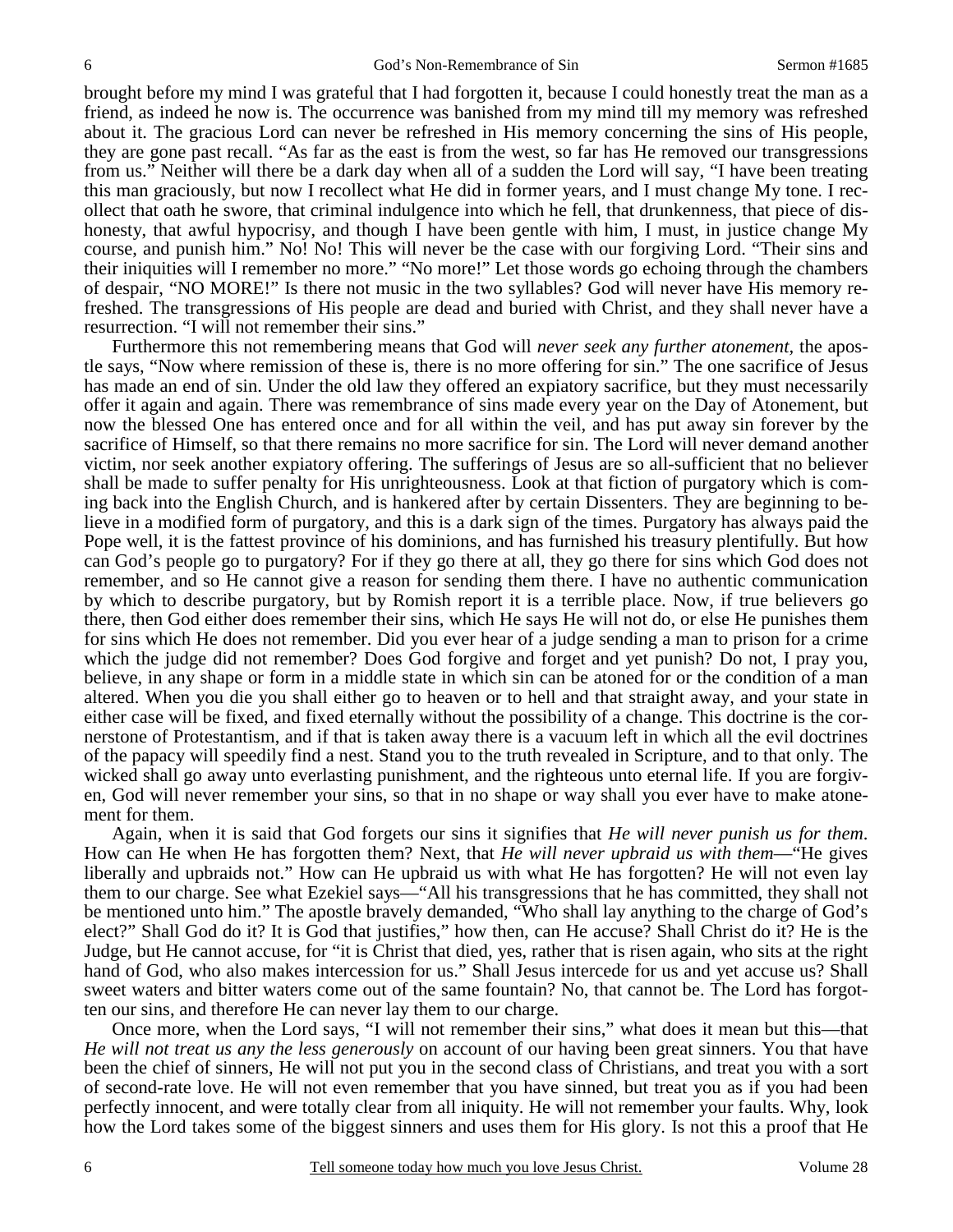has ceased to remember their sins? When I think of Peter standing up on the day of Pentecost, and three thousand being converted under His first sermon, I think no more of Peter's failure and the cock crowing. I can see that the Lord has forgotten His threefold denial, and placed Him in the front to be a soulwinner. But the Lord Jesus not only uses His people, He honors them greatly. What honors He put upon the apostles, those men that forsook Him and fled in the hour of His passion. He says to each of them, "I will not remember your sins," for He makes them leaders of His hosts, though they have been a parcel of runaways, and have forsaken their Master in His hour of peril.

 See how condescendingly the Lord has taken some here present, and has honored them, and given them to bring blood-bought souls to Himself, in proof that He has wholly forgotten their sins. Then to think, that He should adopt us into His family, we that were His enemies, and rebellious, and children of the devil. Is it not wonderful that He puts us among the children, and even makes us "heirs of God, jointheirs with Jesus Christ"? Surely, when that testament was written by which He made us heirs with Christ; it was clear proof that the Father did not any more remember our iniquities. To put down such blacks in the same testament with His own dear Son, and then to say, "I will receive them graciously and love them freely," this is surprising grace. Brethren, infinite love has made us to be "accepted in the Beloved," comely with His comeliness which He has put upon us; precious in His sight and honorable, jewels in His case, and a crown of glory unto Him. Is not this the sign of perfect forgiveness? With His whole heart He watches over us to do us good. Surely, blessing He blesses us, yes, and makes us blessings. We shall have grace on earth, and glory in heaven. He will seat us as objects of His grace in heaven, not in an inferior place in the suburbs or behind the door, but He will cause us to sit with Jesus on His throne, even as He has sat down with the Father on His throne. We shall be with Him where He is and behold His glory, and be forever peers of the heavenly realm. Surely all this proves that He has altogether blotted out our sins, and has determined to treat us as if we had been perfectly innocent. Indeed, the saints are without fault before the throne of God, for they have washed their robes and made them white in the blood of the Lamb. The believer's sins no longer exist, and "if they are searched for they shall not be found; yes, they shall not be, says the Lord."—

#### *"Who is a pardoning God like Thee? And who has grace so rich and free?"*

 Oh, that God would comfort His mourners by this sermon! I have a notion in my head that if when I was under the sense of sin I could have heard this subject handled, I should have found liberty at once. Though I had been hidden away in the back seat of the gallery out of sight, if only I had heard of such mercy as this, I should have jumped at it. I cannot tell how it might have been, for I do not remember hearing so plain a declaration of boundless grace. Oh, how I pray and hope that the Lord will lead some poor soul to accept this unspeakable blessing! Come, you consciously guilty ones, and touch the silver scepter of your reigning Savior. He is ready to forgive, the atonement is made and accepted, the Savior who died has risen again, therefore come to Him, and be at peace. Oh, that the blessed Spirit may lead you to feel the power of the reconciling blood!

**III.** I finish with the blessed fact that FORGIVENESS IS TO BE HAD. How is it to be had? Let me speak briefly, and you catch up every word and think over it. Forgiveness is to be had through the atoning blood. Why does God forget our sin? Is it not on this wise—He looks upon His Son *Jesus bearing that sin.* Did you ever think of what God the Father sees in Jesus on the cross? Why you and I have seen enough to make us break our hearts, but when the Father saw His only-begotten Son suffering even to death, it made such an infinite impression upon His great soul that He forgot the sins for which His Son gave His life. That new thing coming in, the most wonderful thing that God has on His heart, the death of the Only-begotten, made a clean erasure in the eternal memory of all the transgressions of those for whom Christ died. In such way He describes to us the mystery of forgiving love. Dear hearts get under the shadow of the Redeemer's cross. Trust Jesus Christ now, and that blood is then and there applied to you, and your sins shall be remembered no more forever, because He remembers His Son's suffering in your place and stead.

 Next, remember that this forgetfulness of God is caused by *overflowing mercy*. God is love, "His mercy endures forever," and He desired vent for His love. His great heart was filled with a desire to display the grace which pervaded His nature. He must be gracious, and He would be gracious, and because of that divine resolve He cast our sins behind His back. Come, then, if you wish to have your sins forgiven! Come and bow before the mercy of God. Plead not merit but mercy. Do not dare to approach the